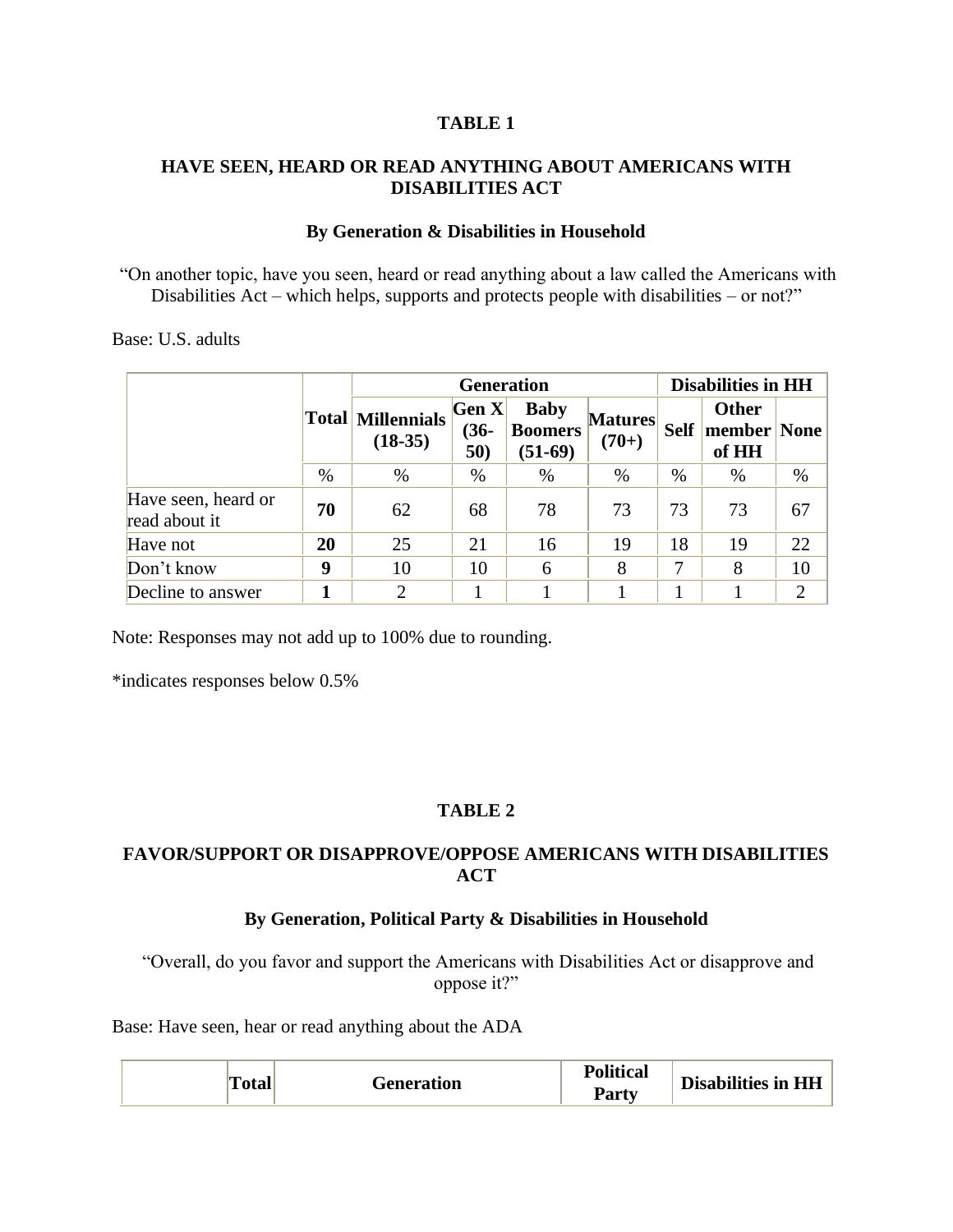|                          |      | <b>Millennials</b><br>$(18-35)$ | Gen<br>X<br>$(36-$<br>50) | <b>Baby</b><br> Boomers <br>$(51-69)$ | <b>Matures</b><br>$(70+)$ |      |                |    |      | <b>Other</b><br><b>Rep</b> Dem Ind Self member None<br>of HH |      |
|--------------------------|------|---------------------------------|---------------------------|---------------------------------------|---------------------------|------|----------------|----|------|--------------------------------------------------------------|------|
|                          | $\%$ | %                               | $\%$                      | %                                     | %                         | $\%$ | $\%$           | %  | $\%$ | $\%$                                                         | $\%$ |
| Favor and<br>support     | 83   | 85                              | 86                        | 81                                    | 81                        | 77   | 93             | 81 | 87   | 84                                                           | 80   |
| Disapprove<br>and oppose | 5    | 3                               | 4                         | 8                                     | 6                         | 10   | $\overline{2}$ | 5  | 7    |                                                              |      |
| Don't know               | 11   | 12                              | 10                        |                                       | 13                        | 13   | 5              | 15 |      | 9                                                            | 15   |

Note: Responses may not add up to 100% due to rounding.

## **TABLE 3a**

## **SUPPORT FOR KEY PROVISIONS OF AMERICANS WITH DISABILITIES ACT – Summary Grid**

"Of the key provisions of the Americans with Disabilities Act below, do you support or not support each one?"

Base: U.S. adults

|                                                                                                                                                |               | <b>Support</b> | Do not<br>support | <b>Not</b><br>sure | <b>Decline to</b><br>answer |
|------------------------------------------------------------------------------------------------------------------------------------------------|---------------|----------------|-------------------|--------------------|-----------------------------|
| Public places like restaurants, hotels, theaters, stores,<br>and museums may not discriminate against customers<br>on the basis of disability. | $\frac{0}{0}$ | 90             |                   | 6                  |                             |
| Employers may not discriminate against someone who<br>is qualified to do a job just because they have a<br>disability.                         | $\frac{0}{0}$ | 88             |                   |                    |                             |
| New public transportation vehicles must be made<br>accessible to people with disabilities.                                                     | $\frac{0}{0}$ | 83             |                   | 11                 |                             |
| Employers with more than 15 employees must make<br>reasonable accommodations for employees with<br>disabilities.                               | $\frac{0}{0}$ | 75             | 8                 | 15                 |                             |

Note: Percentages may not add up to 100% due to rounding.

## **TABLE 3b**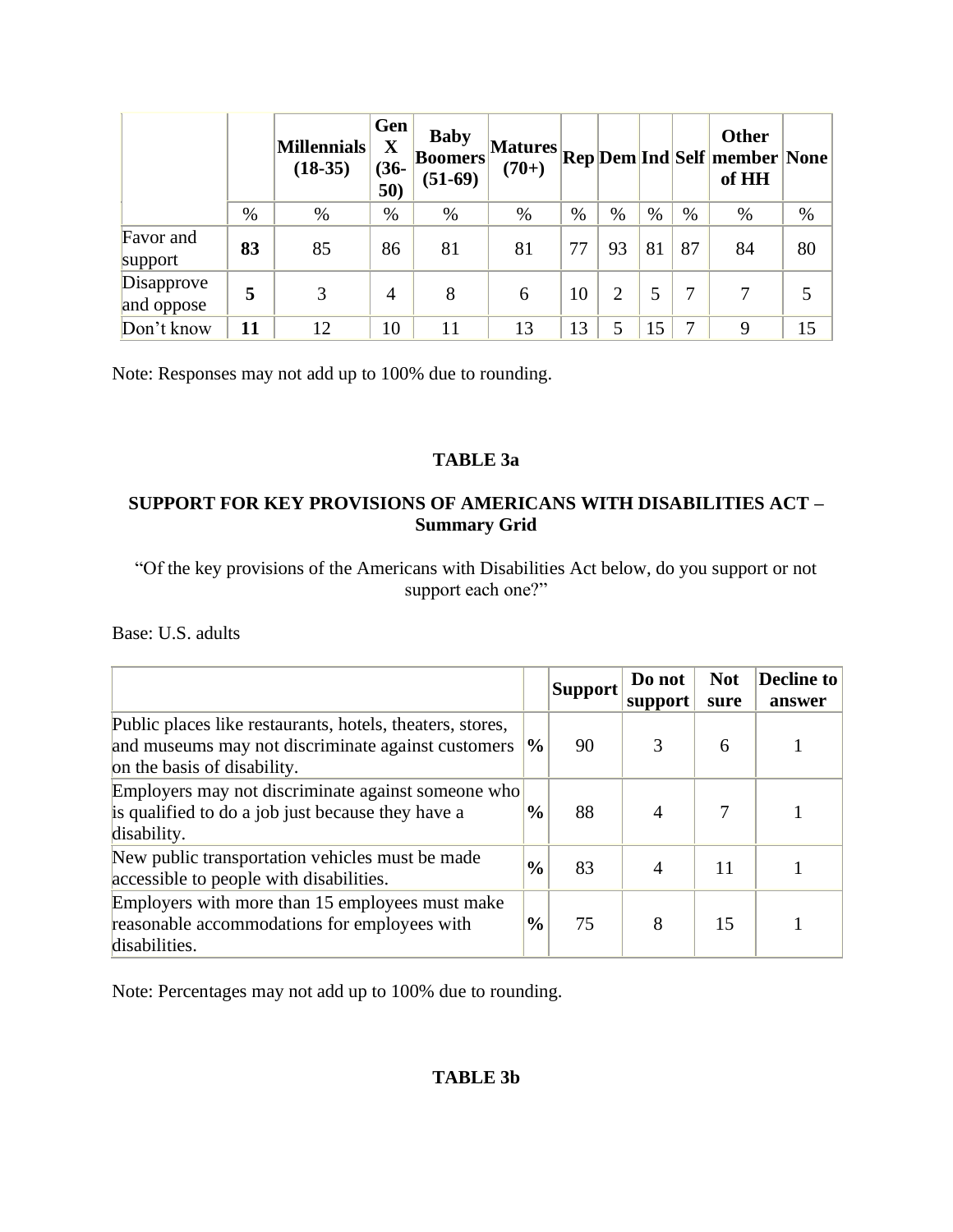## **SUPPORT FOR KEY PROVISIONS OF AMERICANS WITH DISABILITIES ACT**

## **Summary of "Support" Responses By Generation, Political Party & Disabilities in Household**

"Of the key provisions of the Americans with Disabilities Act below, do you support or not support each one?"

Base: U.S. adults

|                                                                                                                                                            |              | <b>Generation</b>               |                                      |                                            |                           |               | <b>Political</b><br>Party |      | <b>Disabilities in HH</b> |                                                              |      |  |
|------------------------------------------------------------------------------------------------------------------------------------------------------------|--------------|---------------------------------|--------------------------------------|--------------------------------------------|---------------------------|---------------|---------------------------|------|---------------------------|--------------------------------------------------------------|------|--|
|                                                                                                                                                            | <b>Total</b> | <b>Millennials</b><br>$(18-35)$ | Gen<br>$\mathbf X$<br>$(36 -$<br>50) | <b>Baby</b><br><b>Boomers</b><br>$(51-69)$ | <b>Matures</b><br>$(70+)$ |               |                           |      |                           | <b>Other</b><br><b>Rep Dem Ind Self member None</b><br>of HH |      |  |
|                                                                                                                                                            | $\%$         | $\%$                            | $\%$                                 | $\%$                                       | $\%$                      | $\frac{0}{0}$ | $\%$                      | $\%$ | $\%$                      | $\%$                                                         | $\%$ |  |
| Public places like<br>restaurants, hotels,<br>theaters, stores, and<br>museums may not<br>discriminate against<br>customers on the<br>basis of disability. | 90           | 89                              | 92                                   | 90                                         | 86                        | 87            | 92                        | 90   | 89                        | 91                                                           | 89   |  |
| Employers may not<br>discriminate against<br>someone who is<br>qualified to do a job<br>just because they<br>have a disability.                            | 88           | 87                              | 91                                   | 90                                         | 83                        | 85            | 93                        | 88   | 88                        | 87                                                           | 88   |  |
| New public<br>transportation<br>vehicles must be<br>made accessible to<br>people with<br>disabilities.                                                     | 83           | 84                              | 87                                   | 83                                         | 76                        | 79            | 88                        | 83   | 82                        | 84                                                           | 84   |  |
| Employers with more<br>than 15 employees<br>must make reasonable<br>accommodations for<br>employees with<br>disabilities.                                  | 75           | 80                              | 78                                   | 72                                         | 64                        | 67            | 84                        | 74   | 78                        | 79                                                           | 73   |  |

### **TABLE 4a**

#### **CONDITIONS WHICH SHOULD QUALIFY AS DISABILITIES**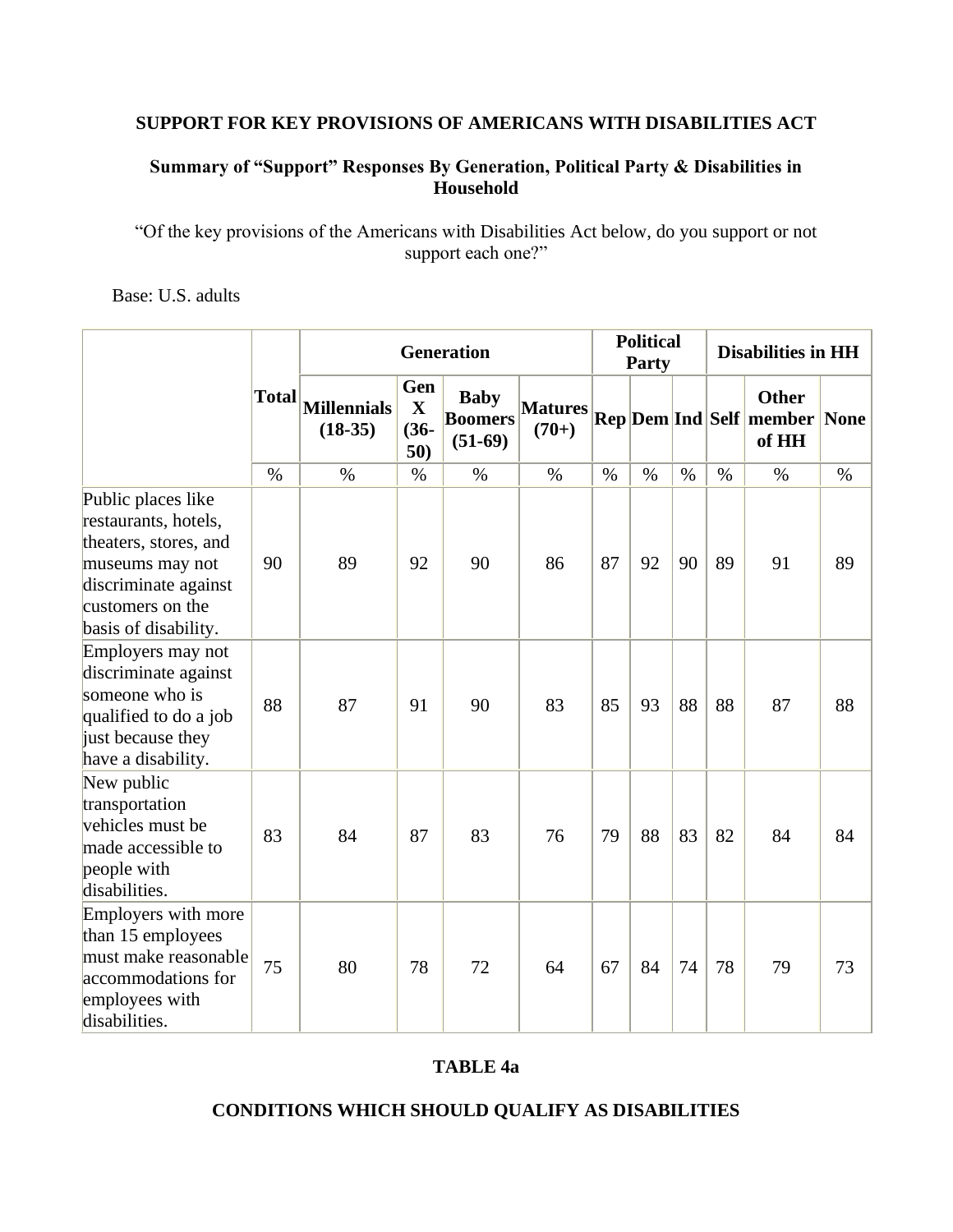## **By Generation, Gender & Political Party**

"Which of the following conditions, if any, do you believe should be considered 'disabilities' and thus covered under the Americans with Disabilities Act? Please select all that apply."

#### Base: U.S. adults

|                                                                                                                      |                         | <b>Generation</b>               |                                      |                                            |                           |      | Gender                | <b>Political</b> |       |                |  |
|----------------------------------------------------------------------------------------------------------------------|-------------------------|---------------------------------|--------------------------------------|--------------------------------------------|---------------------------|------|-----------------------|------------------|-------|----------------|--|
|                                                                                                                      |                         |                                 |                                      |                                            |                           |      |                       |                  | Party |                |  |
|                                                                                                                      | <b>Total</b>            | <b>Millennials</b><br>$(18-35)$ | Gen<br>$\mathbf X$<br>$(36 -$<br>50) | <b>Baby</b><br><b>Boomers</b><br>$(51-69)$ | <b>Matures</b><br>$(70+)$ |      | Men Women Rep Dem Ind |                  |       |                |  |
|                                                                                                                      | $\%$                    | $\%$                            | $\%$                                 | $\%$                                       | $\%$                      | $\%$ | $\%$                  | $\%$             | $\%$  | $\%$           |  |
| Vision loss, blindness, or<br>other permanent vision<br>impairment (not<br>correctable through<br>surgery or lenses) | 88                      | 85                              | 89                                   | 91                                         | 83                        | 85   | 90                    | 88               | 89    | 87             |  |
| <b>Cerebral Palsy</b>                                                                                                | 83                      | 77                              | 85                                   | 90                                         | 81                        | 80   | 87                    | 85               | 86    | 82             |  |
| Hearing loss, deafness, or<br>other permanent hearing<br>impairments                                                 | 79                      | 80                              | 79                                   | 80                                         | 73                        | 75   | 83                    | 76               | 83    | 78             |  |
| <b>Multiple Sclerosis</b>                                                                                            | 78                      | 70                              | 81                                   | 84                                         | 72                        | 74   | 81                    | 79               | 80    | 76             |  |
| Autism                                                                                                               | 68                      | 74                              | 67                                   | 68                                         | 52                        | 64   | 72                    | 67               | 74    | 63             |  |
| Epilepsy                                                                                                             | 68                      | 71                              | 68                                   | 67                                         | 59                        | 64   | 71                    | 61               | 75    | 67             |  |
| Speech and language<br>disorder                                                                                      | 57                      | 66                              | 60                                   | 52                                         | 41                        | 54   | 61                    | 47               | 63    | 59             |  |
| Learning disabilities (e.g.,<br>ADD, dyslexia)                                                                       | 54                      | 62                              | 52                                   | 51                                         | 44                        | 52   | 56                    | 46               | 61    | 52             |  |
| Cancer                                                                                                               | 52                      | 60                              | 51                                   | 48                                         | 41                        | 50   | 53                    | 45               | 57    | 52             |  |
| Schizophrenia                                                                                                        | 46                      | 57                              | 44                                   | 41                                         | 27                        | 41   | 49                    | 37               | 54    | 42             |  |
| Depression                                                                                                           | 29                      | 39                              | 30                                   | 22                                         | 15                        | 26   | 32                    | 17               | 37    | 29             |  |
| Migraine headaches                                                                                                   | 22                      | 29                              | 23                                   | 17                                         | 11                        | 22   | 21                    | 15               | 25    | 21             |  |
| Morbid obesity                                                                                                       | 17                      | 22                              | 13                                   | 17                                         | 14                        | 16   | 19                    | 16               | 20    | 15             |  |
| Anorexia/Bulimia                                                                                                     | 16                      | 27                              | 12                                   | 11                                         | $\tau$                    | 16   | 16                    | 11               | 21    | 14             |  |
| Drug addiction                                                                                                       | 10                      | 17                              | 7                                    | $\overline{7}$                             | 7                         | 10   | 10                    | $\overline{7}$   | 15    | 8              |  |
| Alcoholism                                                                                                           | 9                       | 15                              | 8                                    | 7                                          | 5                         | 10   | 9                     | $\overline{7}$   | 13    | 8              |  |
| Compulsive gambling                                                                                                  | 5                       | 9                               | $\overline{4}$                       | $\overline{2}$                             | 3                         | 5    | 5                     | 5                | 5     | 4              |  |
| None of the above                                                                                                    | $\overline{\mathbf{3}}$ | $\overline{4}$                  | $\overline{2}$                       | $\mathbf{1}$                               | $\overline{2}$            | 3    | $\overline{2}$        | $\overline{2}$   | 3     | $\overline{2}$ |  |

Note: Multiple responses allowed.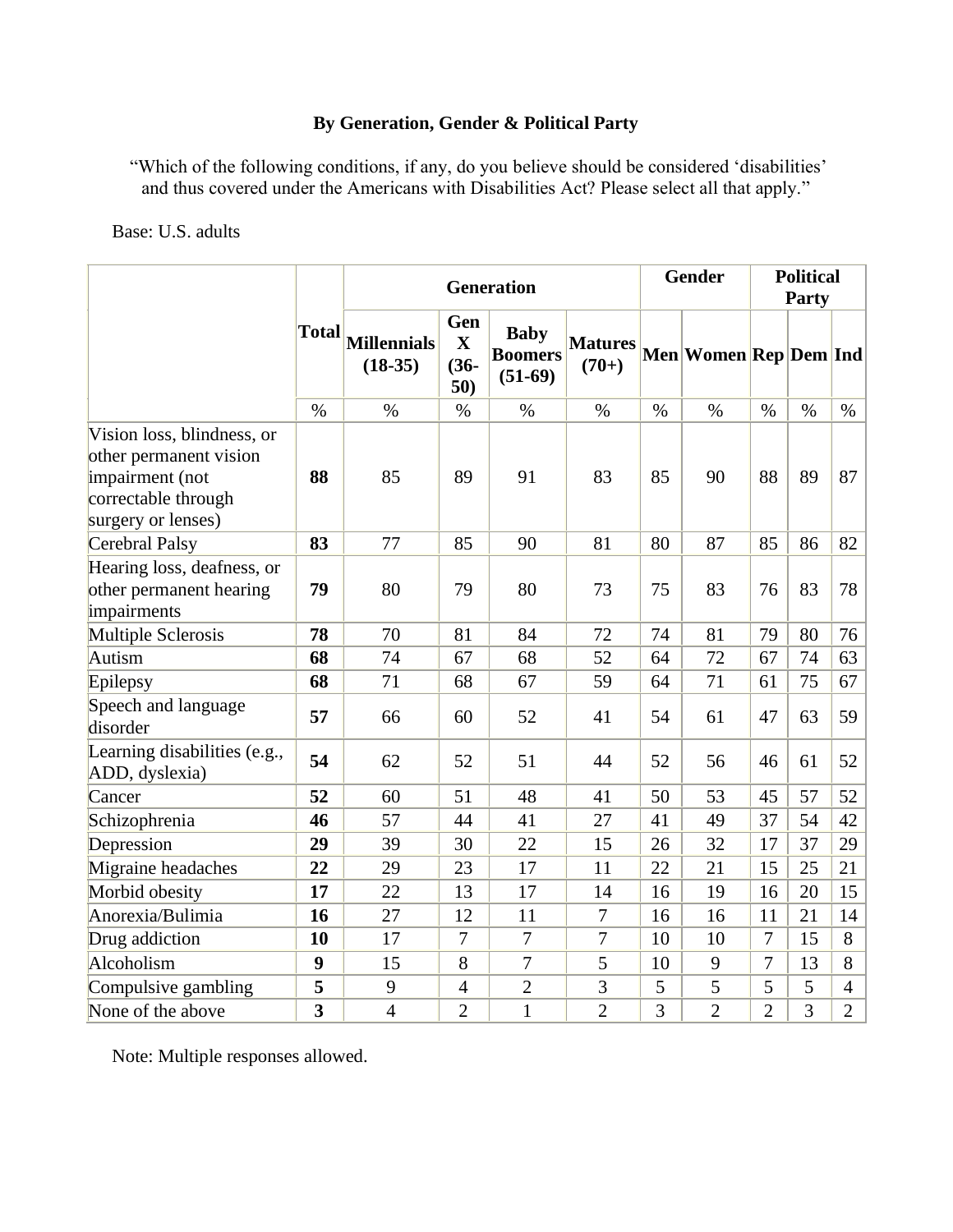### **TABLE 4b**

# **CONDITIONS WHICH SHOULD QUALIFY AS DISABILITIES**

## **By Disabilities in Household (General) & Specific Conditions in Household**

"Which of the following conditions, if any, do you believe should be considered "disabilities" Table 28

and thus covered under the Americans with Disabilities Act? Please select all that apply."

Base: U.S. adults

|                                                                                                                               |      |      | Disabilities in HH    |      | <b>Specific Conditions - Anyone in Household</b> |                                           |                                                                 |                |               |                                                                    |  |  |  |  |
|-------------------------------------------------------------------------------------------------------------------------------|------|------|-----------------------|------|--------------------------------------------------|-------------------------------------------|-----------------------------------------------------------------|----------------|---------------|--------------------------------------------------------------------|--|--|--|--|
|                                                                                                                               |      |      | <b>Other</b><br>of HH |      | Total Self member None disability<br>Learning    | Emotional/<br><b>Mental</b><br>disability | Speech/<br>$[Communication disability disability$<br>disability | <b>Hearing</b> | <b>Vision</b> | <b>Disability</b><br>limiting use<br>of Legs/<br><b>Arms/Hands</b> |  |  |  |  |
|                                                                                                                               | $\%$ | $\%$ | $\frac{0}{0}$         | $\%$ | $\%$                                             | $\%$                                      | $\%$                                                            | $\%$           | $\%$          | $\%$                                                               |  |  |  |  |
| Vision loss,<br>blindness, or<br>other permanent<br>vision<br>impairment (not<br>correctable<br>through surgery<br>or lenses) | 88   | 89   | 87                    | 86   | 80                                               | 87                                        | 73                                                              | 81             | 82            | 87                                                                 |  |  |  |  |
| Cerebral Palsy                                                                                                                | 83   | 85   | 83                    | 82   | 73                                               | 82                                        | 65                                                              | 72             | 75            | 84                                                                 |  |  |  |  |
| Hearing loss,<br>deafness, or other<br>permanent<br>hearing<br>impairments                                                    | 79   | 80   | 82                    | 77   | 74                                               | 80                                        | 62                                                              | 72             | 69            | 79                                                                 |  |  |  |  |
| Multiple<br>Sclerosis                                                                                                         | 78   | 79   | 76                    | 76   | 66                                               | 77                                        | 59                                                              | 68             | 70            | 79                                                                 |  |  |  |  |
| Autism                                                                                                                        | 68   | 72   | 70                    | 65   | 67                                               | 75                                        | 65                                                              | 63             | 65            | 67                                                                 |  |  |  |  |
| Epilepsy                                                                                                                      | 68   | 72   | 71                    | 64   | 65                                               | 76                                        | 52                                                              | 62             | 61            | 71                                                                 |  |  |  |  |
| Speech and<br>language disorder                                                                                               | 57   | 63   | 61                    | 54   | 66                                               | 70                                        | 64                                                              | 57             | 58            | 54                                                                 |  |  |  |  |
| Learning<br>disabilities (e.g.,<br>ADD, dyslexia)                                                                             | 54   | 57   | 59                    | 51   | 58                                               | 62                                        | 51                                                              | 53             | 56            | 52                                                                 |  |  |  |  |
| Cancer                                                                                                                        | 52   | 60   | 60                    | 45   | 52                                               | 64                                        | 53                                                              | 52             | 58            | 57                                                                 |  |  |  |  |
| Schizophrenia                                                                                                                 | 46   | 57   | 53                    | 38   | 53                                               | 67                                        | 52                                                              | 39             | 56            | 54                                                                 |  |  |  |  |
| Depression                                                                                                                    | 29   | 42   | 38                    | 19   | 47                                               | 57                                        | 47                                                              | 32             | 52            | 38                                                                 |  |  |  |  |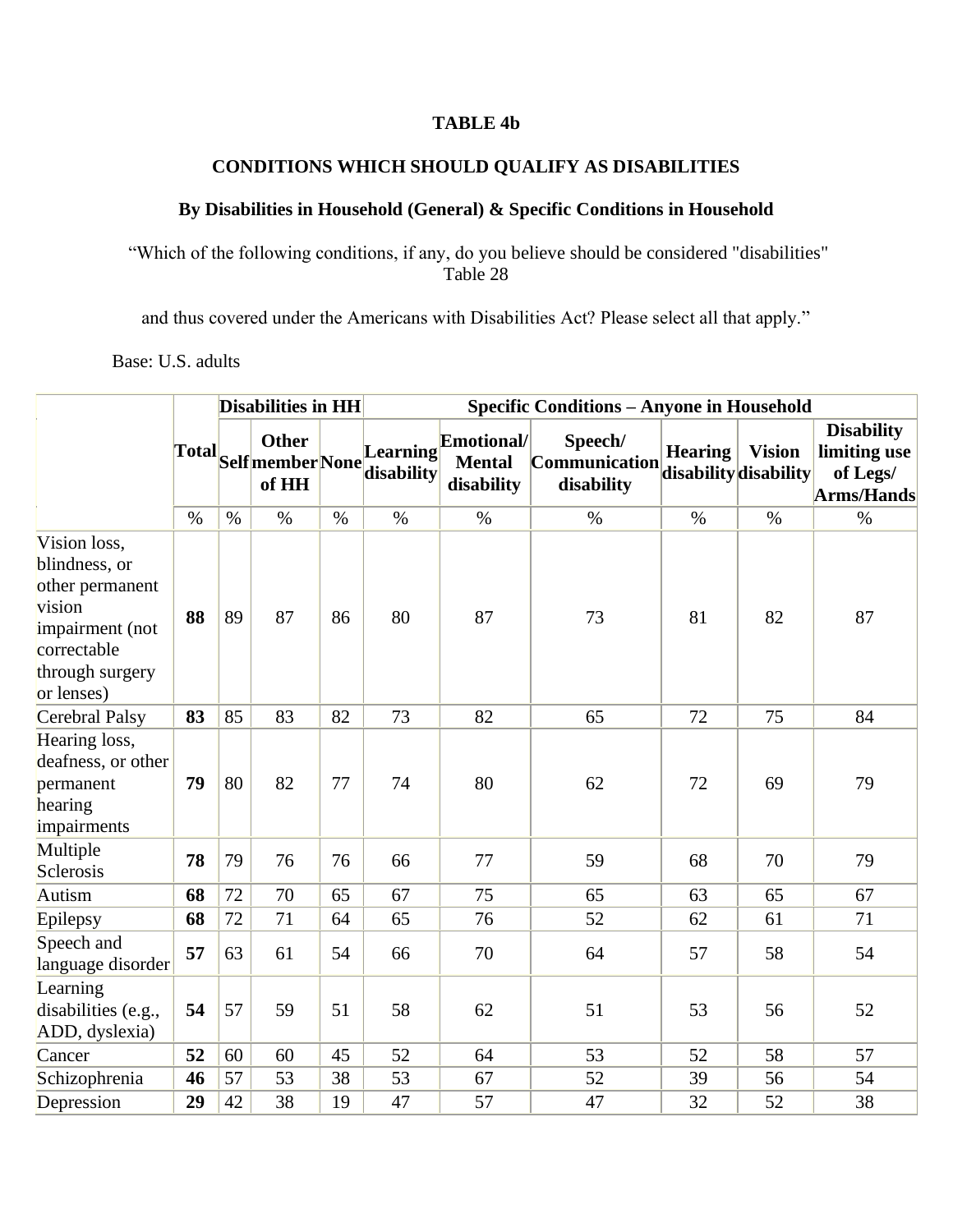| Migraine<br>headaches  | 22 | 31       | 26 | 15 | 27             | 40            | 32 | 28 | 35 | 28 |
|------------------------|----|----------|----|----|----------------|---------------|----|----|----|----|
| Morbid obesity         | 17 | 23       | 21 | 13 | 21             | 26            | 21 | 17 | 26 | 23 |
| Anorexia/Bulimia       | 16 | 25       | 21 | 10 | 29             | 32            | 34 | 19 | 31 | 23 |
| Drug addiction         | 10 | 14       | 15 | 8  | 14             | 21            | 15 | 10 | 20 | 14 |
| Alcoholism             | 9  | 14       | 14 | 6  | 15             | 20            | 21 | 13 | 25 | 13 |
| Compulsive<br>gambling | 5  | $\sigma$ | 7  | 3  | 9              | 10            | 12 | 8  | 12 | 7  |
| None of the<br>above   | 3  | ◠        | ↑  | 3  | $\overline{A}$ | $\mathcal{D}$ |    |    | 3  |    |

Note: Multiple responses allowed.

## **TABLE 5a**

# **ATTITUDES REGARDING WORKPLACE DISABILITY ISSUES – Summary Grid**

"How much do you agree or disagree with the following statements?"

Base: U.S. adults

|                                                                                                                                         |               | Agree<br>(NET) | Strongly<br>agree | Somewhat<br>agree | <b>Disagree</b><br>(NET) | Somewhat<br>disagree | Strongly<br>disagree | Don't<br>know |
|-----------------------------------------------------------------------------------------------------------------------------------------|---------------|----------------|-------------------|-------------------|--------------------------|----------------------|----------------------|---------------|
| A person should be required to<br>disclose any disability during<br>the job interview process.                                          | $\frac{6}{9}$ | 66             | 34                | 33                | 24                       | 13                   | 11                   | 10            |
| I would base a congressional<br>or senate voting decision on<br>where a candidate stands on<br>disability issues.                       | $\frac{0}{0}$ | 50             | 15                | 35                | 33                       | 22                   | 11                   | 17            |
| A company should not be<br>required to accommodate<br>existing disabilities that were<br>not disclosed during the<br>interview process. | $\frac{0}{0}$ | 48             | 21                | 27                | 41                       | 22                   | 20                   | 11            |
| I would base a presidential<br>voting decision on where a<br>candidate stands on disability<br>issues.                                  | $\frac{0}{0}$ | 47             | 16                | 31                | 36                       | 23                   | 13                   | 16            |
| The ADA puts too much of a<br>burden on small companies.                                                                                | $\frac{0}{0}$ | 45             | 15                | 30                | 34                       | 21                   | 13                   | 21            |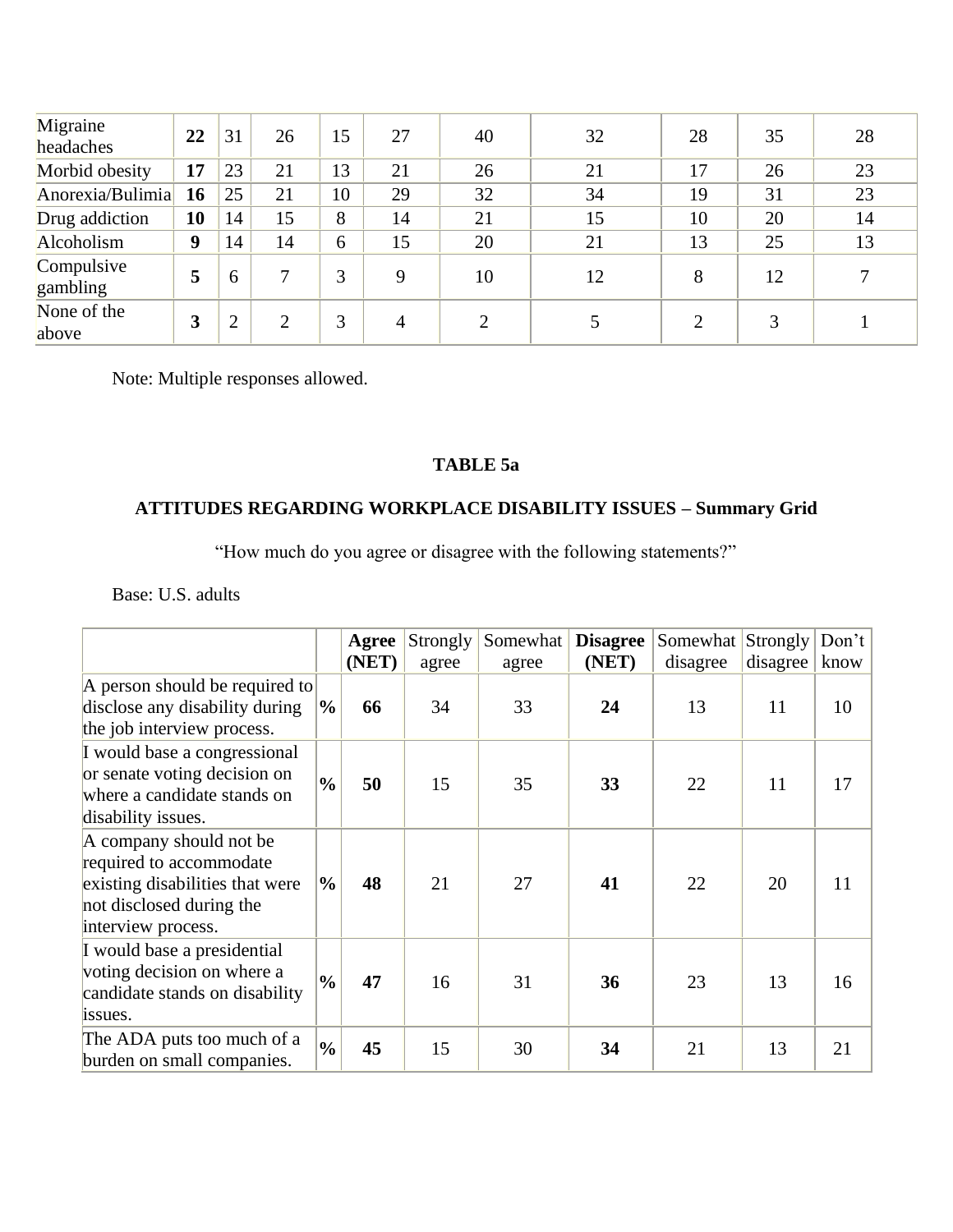| The ADA goes against the  |                |    |  |    |  |  |
|---------------------------|----------------|----|--|----|--|--|
| idea of treating everyone | $\mathbf{v}_0$ | 28 |  | 50 |  |  |
| equally.                  |                |    |  |    |  |  |

Note: Percentages may not add up to 100% due to rounding.

### **TABLE 5b**

#### **ATTITUDES REGARDING WORKPLACE DISABILITY ISSUES**

## **Summary of "Agree" Responses By Generation, Political Party & Disabilities in Household**

"How much do you agree or disagree with the following statements?"

Base: U.S. adults

|                                                                                                                                               |              | <b>Generation</b>               |                                       |                                            |                           |      | <b>Political</b><br><b>Party</b> |      | <b>Disabilities in HH</b> |                                                              |      |  |
|-----------------------------------------------------------------------------------------------------------------------------------------------|--------------|---------------------------------|---------------------------------------|--------------------------------------------|---------------------------|------|----------------------------------|------|---------------------------|--------------------------------------------------------------|------|--|
|                                                                                                                                               | <b>Total</b> | <b>Millennials</b><br>$(18-35)$ | Gen<br>$\mathbf{X}$<br>$(36 -$<br>50) | <b>Baby</b><br><b>Boomers</b><br>$(51-69)$ | <b>Matures</b><br>$(70+)$ |      |                                  |      |                           | <b>Other</b><br><b>Rep Dem Ind Self member None</b><br>of HH |      |  |
|                                                                                                                                               | $\%$         | $\%$                            | $\%$                                  | $\%$                                       | $\%$                      | $\%$ | $\%$                             | $\%$ | $\%$                      | $\%$                                                         | $\%$ |  |
| A person should be<br>required to disclose<br>any disability during<br>the job interview<br>process.                                          | 66           | 55                              | 64                                    | 74                                         | 82                        | 73   | 64                               | 66   | 61                        | 60                                                           | 71   |  |
| I would base a<br>congressional or<br>senate voting<br>decision on where a<br>candidate stands on<br>disability issues.                       | 50           | 55                              | 51                                    | 47                                         | 38                        | 40   | 62                               | 46   | 56                        | 59                                                           | 42   |  |
| A company should<br>not be required to<br>accommodate<br>existing disabilities<br>that were not<br>disclosed during the<br>interview process. | 48           | 40                              | 43                                    | 56                                         | 57                        | 59   | 39                               | 52   | 45                        | 44                                                           | 51   |  |
| I would base a<br>presidential voting                                                                                                         | 47           | 53                              | 50                                    | 43                                         | 35                        | 39   | 55                               | 46   | 55                        | 56                                                           | 40   |  |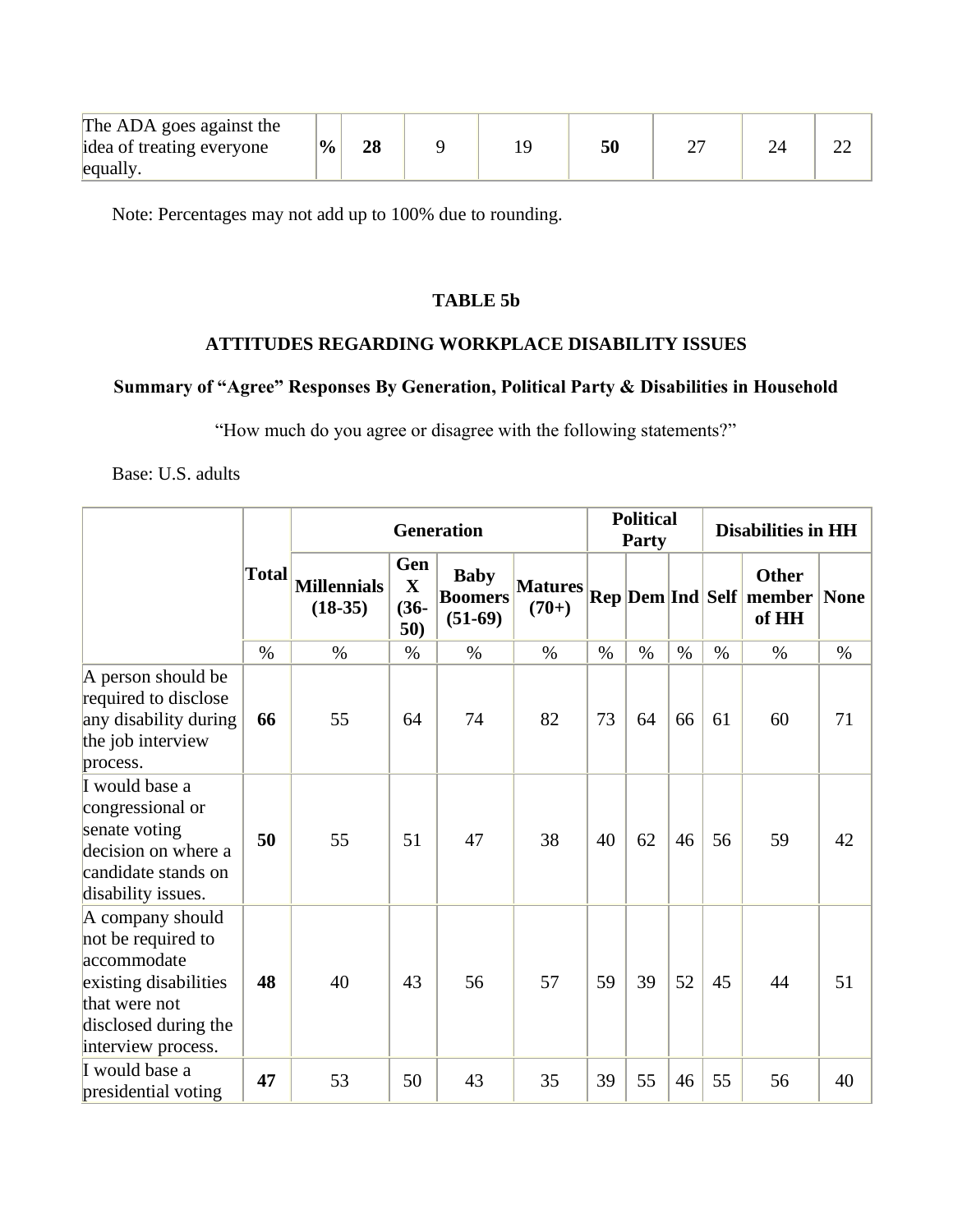| decision on where a<br>candidate stands on<br>disability issues.     |    |    |    |    |    |    |    |    |    |    |    |
|----------------------------------------------------------------------|----|----|----|----|----|----|----|----|----|----|----|
| The ADA puts too<br>much of a burden on<br>small companies.          | 45 | 38 | 39 | 51 | 60 | 61 | 32 | 46 | 44 | 42 | 47 |
| The ADA goes<br>against the idea of<br>treating everyone<br>equally. | 28 | 32 | 25 | 25 | 30 | 33 | 24 |    | 28 | 31 | 27 |

### **TABLE 6**

### **HEALTH PROBLEM OR DISABILITY KEEPS SOMEONE IN HOUSEHOLD FROM PARTICIPATING FULLY IN WORK, SCHOOL, HOUSEWORK, OR OTHER ACTIVITIES**

#### **by Disabilities in Household (General) & Specific Conditions in Household**

"Does a health problem or disability currently keep you or anyone in your household who is 18 years old or older from participating fully in work, school, housework, or other activities?"

Base: U.S. adults

|                               | <b>Total</b> |
|-------------------------------|--------------|
|                               | $\%$         |
| Yes (NET)                     | 29           |
| Yes, self                     | 15           |
| Yes, someone else             | 9            |
| Yes, self and someone<br>else |              |
| No                            | 67           |
| Don't know                    |              |
| Decline to answer             | 2            |

Note: Multiple responses allowed.

### **TABLE 7**